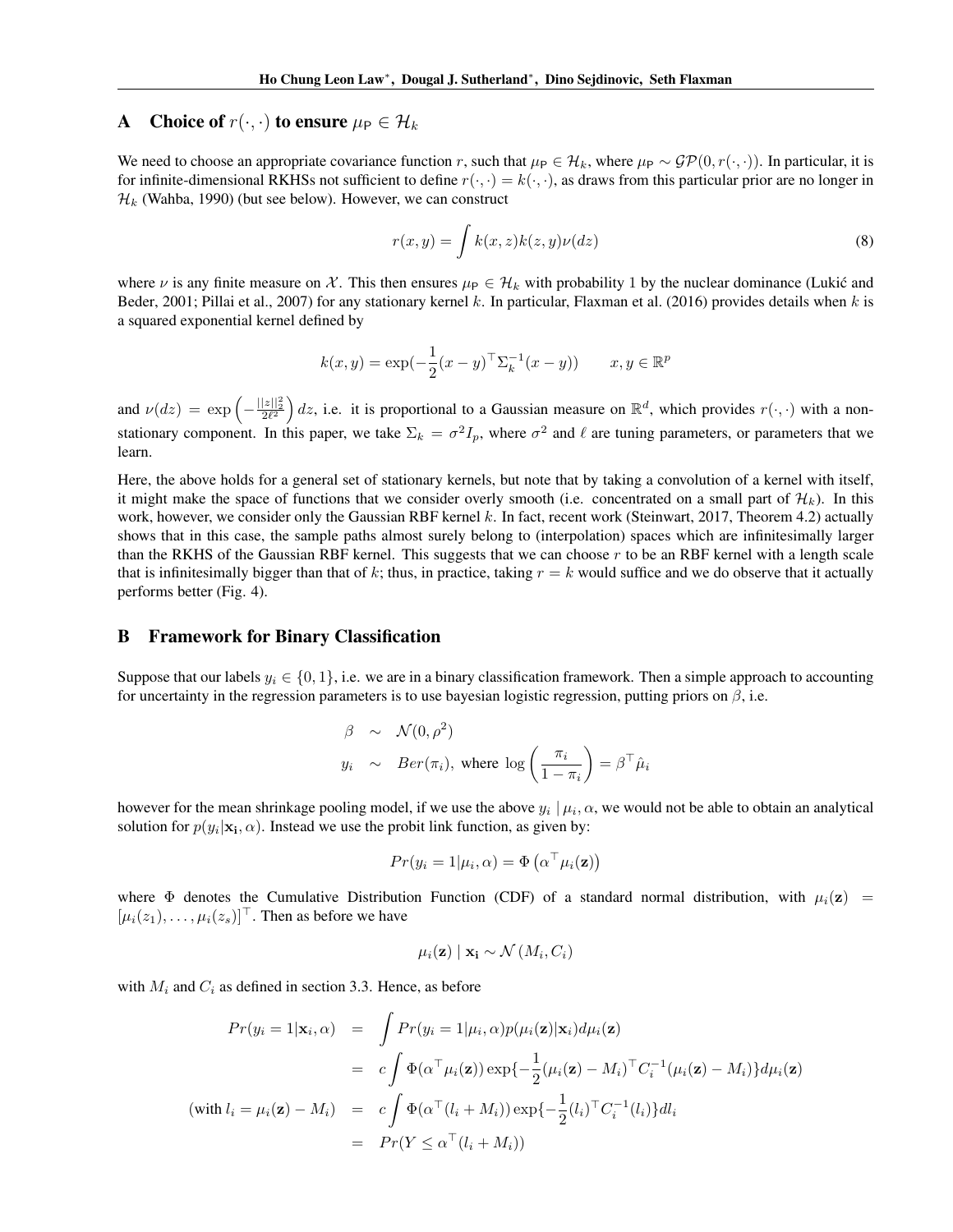Note here  $Y \sim \mathcal{N}(0, 1)$  and  $l_i \sim \mathcal{N}(0, \Sigma_i)$  Then expanding and rearranging

$$
Pr(y_i = 1 | \mathbf{x}_i, \alpha) = Pr(Y - \alpha^{\top} l_i \le \alpha^{\top} M_i)
$$

Note that since *Y* and  $l_i$  independent normal r.v.,  $Y - \alpha^\top l_i \sim \mathcal{N}(0, 1 + \alpha^\top C_i \alpha^\top)$ . Let *T* be standard normal, then we have:

$$
Pr(y_i = 1 | \mathbf{x}_i, \alpha) = Pr(\sqrt{1 + \alpha^{\top} C_i \alpha} T \leq \alpha^{\top} M_i)
$$

$$
= Pr(T \leq \frac{\alpha^{\top} M_i}{\sqrt{1 + \alpha^{\top} C_i \alpha}})
$$

$$
= \Phi\left(\frac{\alpha^{\top} M_i}{\sqrt{1 + \alpha^{\top} C_i \alpha}}\right)
$$

Hence, we also have:

$$
Pr(y_i = 0 | \mathbf{x}_i, \alpha) = 1 - \Phi\left(\frac{\alpha^{\top} M_i}{\sqrt{1 + \alpha^{\top} C_i \alpha}}\right)
$$

Now placing the prior  $\alpha \sim \mathcal{N}(0, \rho^2 K_z^{-1})$ , we have the following MAP objective:

$$
J(\alpha) = \log \left[ p(\alpha) \prod_{i=1}^{n} p(y_i | \mathbf{x}_i, \alpha) \right]
$$
  
= 
$$
\sum_{i=1}^{n} (1 - y_i) \log(1 - \Phi \left( \frac{\alpha^{\top} M_i}{\sqrt{1 + \alpha^{\top} C_i \alpha}} \right))
$$
  
+ 
$$
y_i \log(\Phi \left( \frac{\alpha^{\top} M_i}{\sqrt{1 + \alpha^{\top} C_i \alpha}} \right)) + \frac{1}{\rho^2} \alpha^{\top} K_{\mathbf{z}} \alpha
$$

Since we have an analytical solution for  $Pr(y_i = 0 | \mathbf{x}_i, \alpha)$ , we can also use this in HMC for BDR.

## C Some more intuition on the shrinkage estimator

In this section, we provide some intuition behind the shrinkage estimator in section 3.3. Here, for simplicity, we choose  $\Sigma_i = \tau^2 I$  for all bag *i*, and  $m_0 = 0$ , and consider the case where  $z = u$ , i.e.  $R = R_z = R_{zz}$ . We can then see that if *R* has eigendecomposition  $U\Lambda U^T$ , with  $\Lambda = \text{diag}(\lambda_k)$ , the posterior mean is

$$
U \operatorname{diag}\left(\frac{\lambda_k}{\lambda_k + \tau^2/N_i}\right) U^T(\hat{\mu}_i),
$$

so that large eigenvalues,  $\lambda_k \gg \tau^2/N_i$ , are essentially unchanged, while small eigenvalues,  $\lambda_k \ll \tau^2/N_i$ , are shrunk towards 0. Likewise, the posterior variance is

$$
U \operatorname{diag}\left(\lambda_k - \frac{\lambda_k^2}{\lambda_k + \frac{\tau^2}{N_i}}\right) U^T = U \operatorname{diag}\left(\frac{1}{\frac{N_i}{\tau^2} + \frac{1}{\lambda_k}}\right) U^T;
$$

its eigenvalues also decrease as  $N_i/\tau^2$  increases.

## D Alternative Motivation for choice of *f*

Here we provide an alternative motivation for the choice of  $f = \sum_{s=1}^{k} \alpha_s k(\cdot, z_s)$ . First, consider the following Bayesian model with a linear kernel *K* on  $\mu_i$ , where  $f : \mathcal{H}_k \to \mathbb{R}$ :

$$
y_i | \mu_i, f \sim \mathcal{N}(f(\mu_i), \sigma^2).
$$